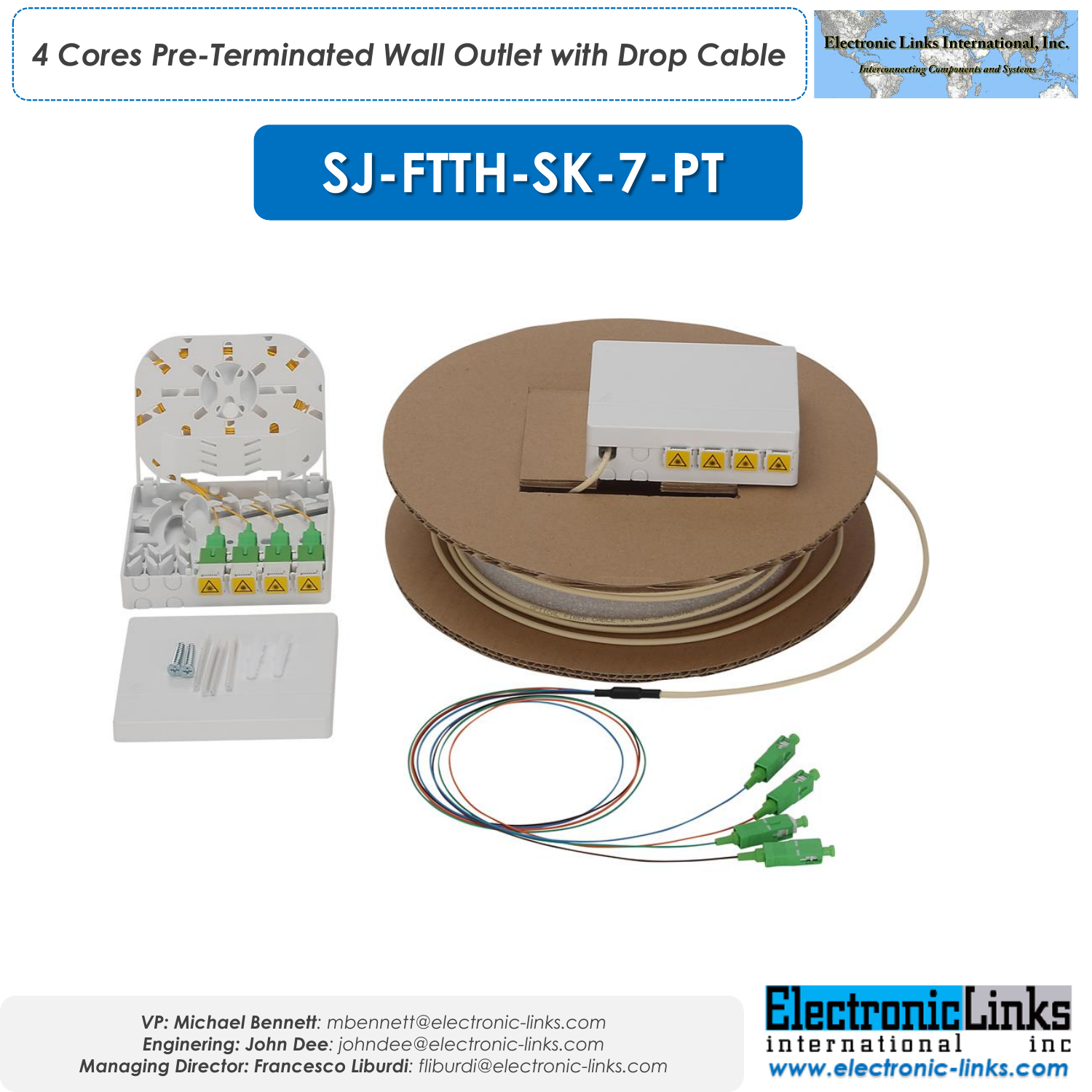- ➢ **4 Cores Pre-Terminated Wall Outlet with Drop Cable**
- ➢ **Model: SJ-FTTH-SK-7-PT**
- ➢ **Max Capacity: 4 Ports for SC/LC**
- ➢ **Input cable: 3mm Drop cable or F 8 (2\*3mm)**
- ➢ **Installation: Wall Mounting**

## **Pre-Terminated Wall Outlet Description**

Pre-terminated wall outlet with drop cable is mainly used in FTTH optical network applications. It comes as a kit that is complete with a wall outlet, including a drop cable and 1-4 fibers. With these components, it becomes quite easy to use the kit in any application that you may have that uses it.

You also get to enjoy other benefits such as wider & improved network reach, reliability and reduced operating as well as maintenance costs. To always keep the cable's minimum bending radius, there's cable guidance that comes as part of the kit. Additionally, to help keep the contents of the kit safe and protected, there's a high-quality cover that's attached to the wall by a click-in mechanism, hence no need to use screws. Also, the wall outlet has 1, 2 or even 4 pieces of SC/APC adapters. With all these inclusions, you can conveniently use the drop cable for both your indoor and outdoor applications.

## **Pre-Terminated Wall Outlet Features**

The availability of different lengths of the cable makes it versatile and hence usable in different applications

The two types of cable are suitable for indoor and outdoor use

The design including the cover makes it easy to mount the wall outlet either on DIN rail or on the wall

The 1, 2, or 4 cores in the kit make it easy to install the product